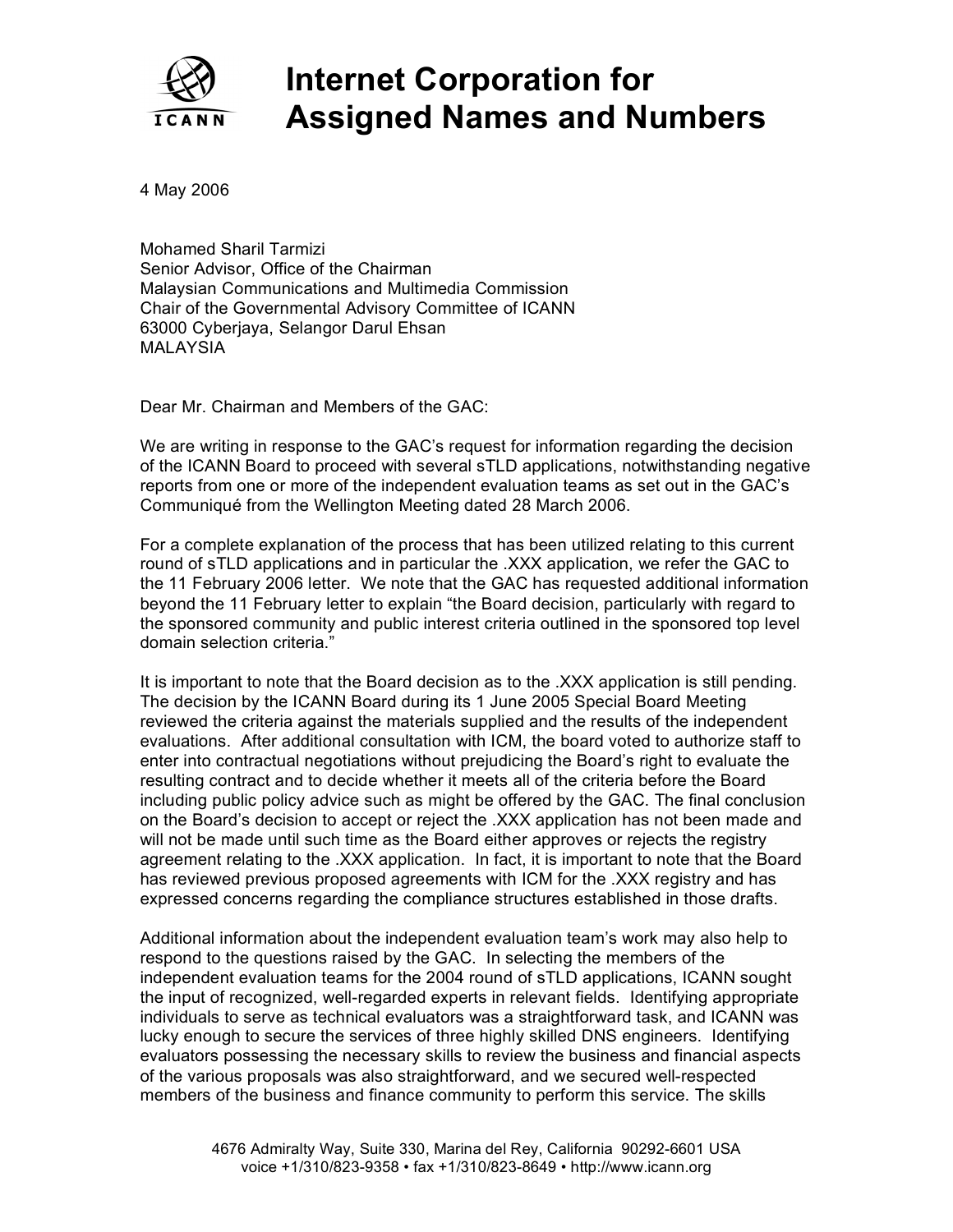needed by members of the sponsorship evaluation team ("Sponsorship Evaluation Team") and other issues evaluation team were, however, considerably less concrete. The skills and expertise needed to determine whether or not an sTLD proposal meets the sponsorship criteria do not correspond neatly with any particular discipline or profession. ICANN therefore engaged thoughtful and analytic individuals possessing an appropriate degree of familiarity with the technical coordination functions of ICANN. All of the independent evaluator's for all three groups were carefully vetted for significant conflicts of interest and served with professionalism throughout the process.

As was also outlined in the 11 February letter, the evaluators determined that only two applications - .CAT and .POST - required no further discussion. Nonetheless, additional information was requested from .CAT to ensure that its application was consistent with public policy concerns that had been discussed by some GAC members.

Where an evaluation team indicated that a set of criteria was not met, or there were other issues to be examined, ICANN staff requested and received additional information and materials. Each applicant was afforded an opportunity to submit clarifying or additional documentation before presenting the evaluation panel's recommendations to the Board for a decision on whether the proposal could proceed to the next stage. Nine of the ten applications were in this category -- all but .POST. Two of the applicants submitted no additional information or materials, .TEL (Pulver) and .MAIL.

The applicants for sTLDs for .ASIA, .JOBS, .MOBI, .TRAVEL, .TEL (Telnic), and .XXX have all provided additional documentation supporting their applications in one or more of the evaluation categories. Two of the three evaluation teams, those for business and technical issues, were asked to continue to provide advice and entered into new rounds of discussions with the applicants. In each instance the applicant providing more information to the technical and business evaluation teams was able to gain the approval and support of those evaluation teams following additional review.

Due to the subjective nature of the sponsorship related criteria that were reviewed by the Sponsorship Evaluation Team, additional materials were requested from each applicant to be supplied directly for Board review and consideration. In deciding whether to allow these applicants' proposals to move forward into contractual negotiations, in each instance the Board took into account documents and presentations provided to the Board in response to the independent evaluator's comments and such other information as was requested directly by the Board. In some instances, such as with .XXX, while the additional materials provided sufficient clarification to proceed with contractual discussions, the Board still expressed concerns about whether the applicant met all of the criteria, but took the view that such concerns could possibly be addressed by contractual obligations to be stated in a registry agreement.

The Board eventually approved registry agreements for .JOBS, .TRAVEL and .MOBI, even though there had been negative evaluations by the Sponsorship Evaluation Team, by making its own collective comparison of the applications and supplemental materials against the established sponsorship criteria. sTLDs .TEL (Telnic), .ASIA and .XXX have all proceeded into negotiations following the Board's initial review of the overall criteria, including the sponsorship criteria, and review of the negative evaluations prepared by the evaluation teams. None of the registry agreements for these three sTLDs have been approved, and the Board will not approve the registry agreements until they are assured that the agreements demonstrate the applicant's ability to comply with the